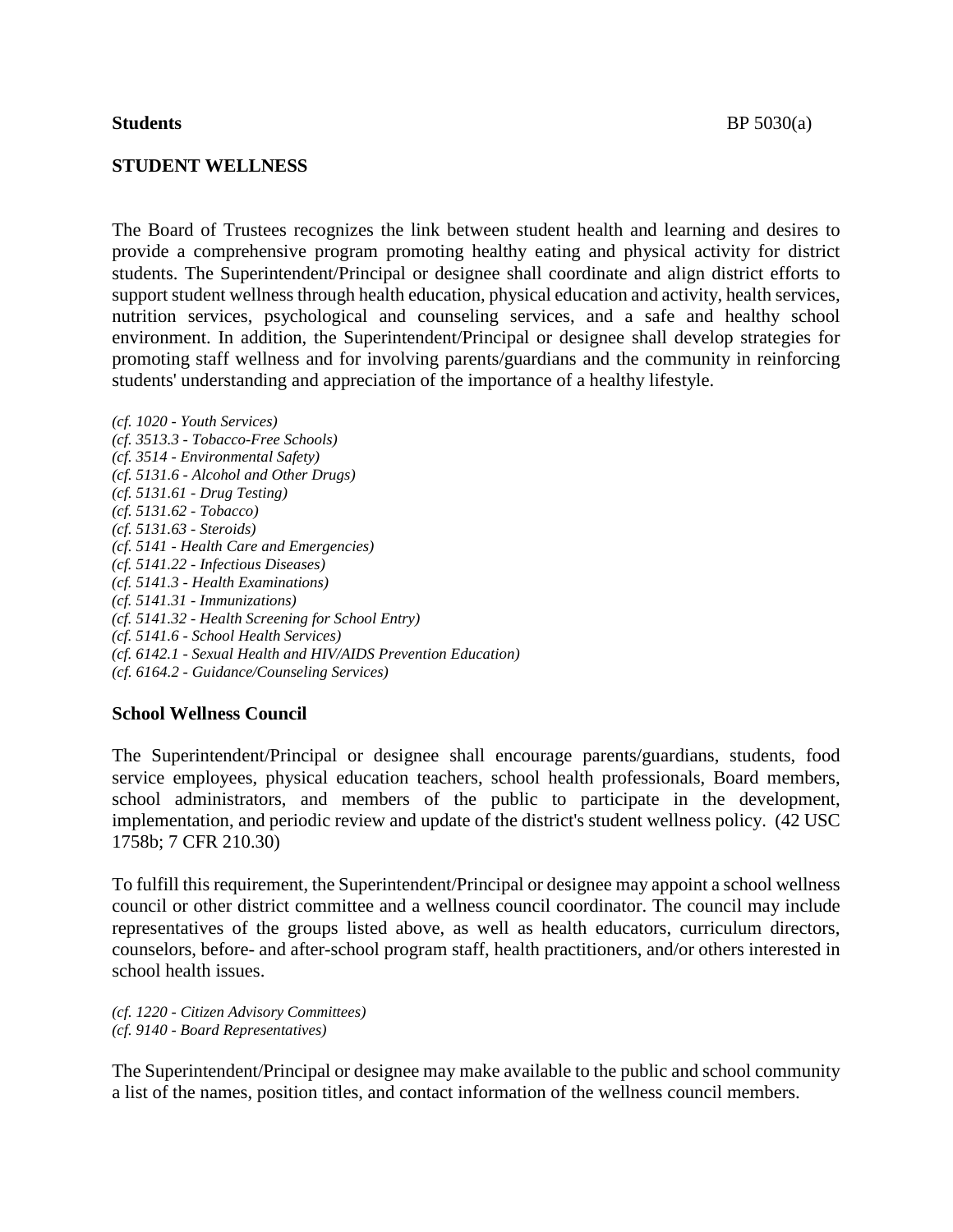The wellness council shall advise the district on health-related issues, activities, policies, and programs. At the discretion of the Superintendent/Principal or designee, the duties of the council may also include the planning, implementation, and evaluation of activities to promote health within the school or community.

# **Goals for Nutrition, Physical Activity, and Other Wellness Activities**

The Board shall adopt specific goals for nutrition promotion and education, physical activity, and other school-based activities that promote student wellness. In developing such goals, the Board shall review and consider evidence-based strategies and techniques. (42 USC 1758b; 7 CFR 210.30)

*(cf. 0000 - Vision) (cf. 0200 - Goals for the School District)*

The district's nutrition education and physical education programs shall be based on research, shall be consistent with the expectations established in the state's curriculum frameworks and content standards, and shall be designed to build the skills and knowledge that all students need to maintain a healthy lifestyle.

*(cf. 6011 - Academic Standards) (cf. 6142.7 - Physical Education and Activity) (cf. 6142.8 - Comprehensive Health Education) (cf. 6143 - Courses of Study)*

The nutrition education program shall include, but is not limited to, information about the benefits of healthy eating for learning, disease prevention, weight management, and oral health. Nutrition education shall be provided as part of the health education program and, as appropriate, shall be integrated into other academic subjects in the regular educational program, before- and afterschool programs, summer learning programs, and school garden programs.

*(cf. 5148.2 - Before/After School Programs) (cf. 6177 - Summer Learning Programs)*

All students shall be provided opportunities to be physically active on a regular basis. Opportunities for moderate to vigorous physical activity shall be provided through physical education and recess and may also be provided through school athletic programs, extracurricular programs, before- and after-school programs, summer learning programs, programs encouraging students to walk or bicycle to and from school, in-class physical activity breaks, and other structured and unstructured activities.

*(cf. 5142.2 - Safe Routes to School Program) (cf. 6145 - Extracurricular and Cocurricular Activities) (cf. 6145.2 - Athletic Competition)*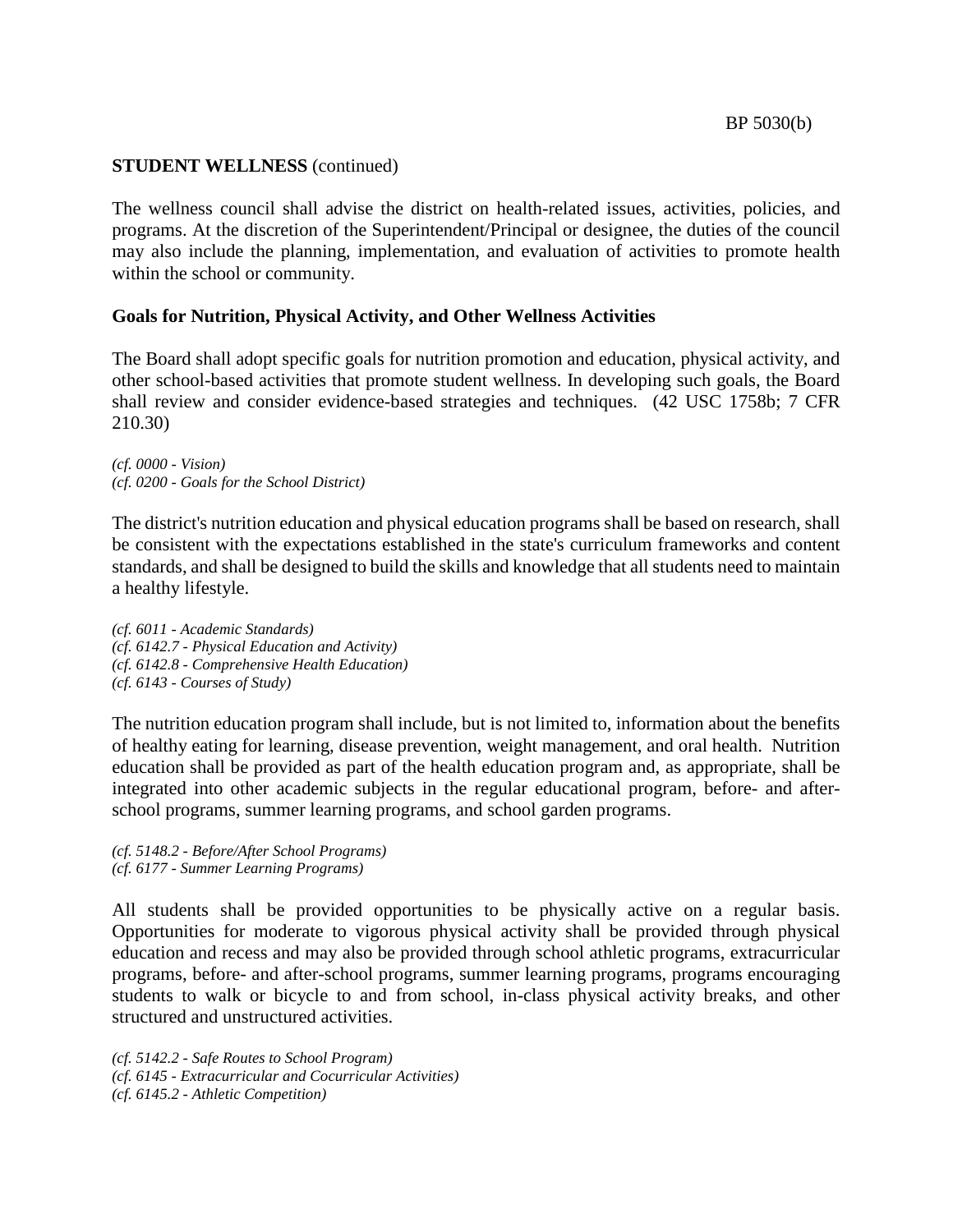The Board may enter into a joint use agreement or memorandum of understanding to make district facilities or grounds available for recreational or sports activities outside the school day and/or to use community facilities to expand students' access to opportunity for physical activity.

#### *(cf. 1330.1 - Joint Use Agreements)*

Professional development may be regularly offered to the nutrition program director, managers, and staff, as well as health education teachers, physical education teachers, coaches, activity supervisors, and other staff as appropriate to enhance their knowledge and skills related to student health and wellness.

*(cf. 4131 - Staff Development) (cf. 4231 - Staff Development) (cf. 4331 - Staff Development)*

In order to ensure that students have access to comprehensive health services, the district may provide access to health services at or near the school and/or may provide referrals to community resources.

The Board recognizes that a safe, positive school environment is also conducive to students' physical and mental health and thus prohibits bullying and harassment of all students, including bullying on the basis of weight or health condition.

*(cf. 5131.2 - Bullying) (cf. 5145.3 - Nondiscrimination/Harassment)*

The Superintendent/Principal or designee shall encourage staff to serve as positive role models for healthy eating and physical fitness. He/she shall promote work-site wellness programs and may provide opportunities for regular physical activity among employees.

# **Nutrition Guidelines for All Foods Available at School**

For all foods and beverages available on each campus during the school day, the district shall adopt nutrition guidelines which are consistent with 42 USC 1758, 1766, 1773, and 1779 and federal regulations and which support the objectives of promoting student health and reducing childhood obesity. (42 USC 1758b)

In order to maximize the district's ability to provide nutritious meals and snacks, the district school shall participate in available federal school nutrition programs, including the National School Lunch and School Breakfast Programs and after-school snack programs, to the extent possible. When approved by the California Department of Education, the district may sponsor a summer meal program.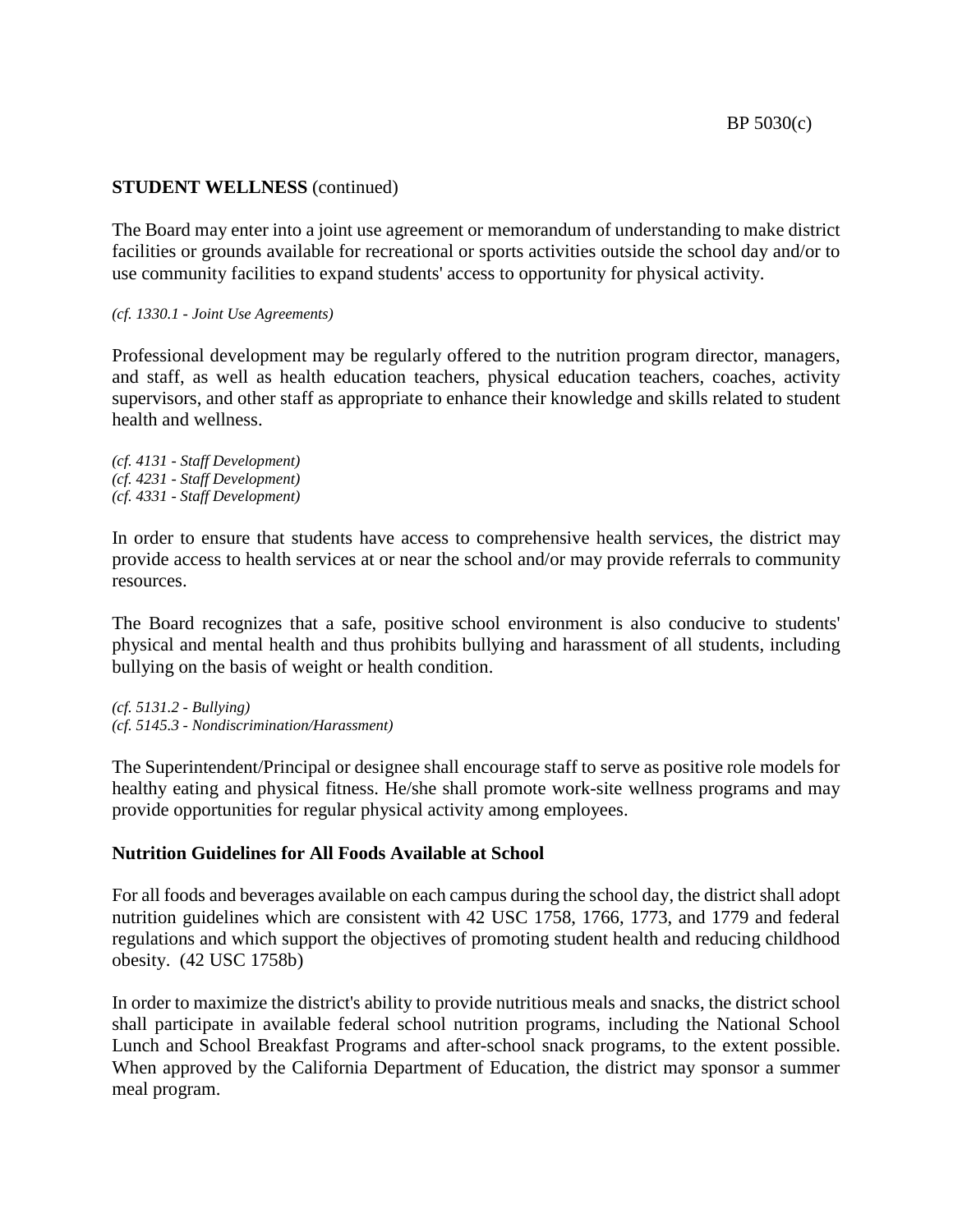*(cf. 3550 - Food Service/Child Nutrition Program) (cf. 3552 - Summer Meal Program) (cf. 3553 - Free and Reduced Price Meals) (cf. 5141.27 - Food Allergies/Special Dietary Needs) (cf. 5148 - Child Care and Development) (cf. 5148.3 - Preschool/Early Childhood Education)*

The Superintendent/Principal or designee shall provide access to free, potable water in the food service area during meal times in accordance with Education Code 38086 and 42 USC 1758, and shall encourage students' consumption of water by educating them about the health benefits of water and by serving water in an appealing manner.

The Board believes that all foods and beverages sold to students at school, including those available outside the district's reimbursable food services program, should support the health curriculum and promote optimal health. Nutrition standards adopted by the district for foods and beverages provided through student stores, vending machines, or other venues shall meet or exceed state and federal nutrition standards.

*(cf. 3312 - Contracts) (cf. 3554 - Other Food Sales)*

The Superintendent/Principal or designee shall encourage school organizations to use healthy food items or non-food items for fundraising purposes.

He/she also shall encourage school staff to avoid the use of non-nutritious foods as a reward for students' academic performance, accomplishments, or classroom behavior.

School staff shall encourage parents/guardians or other volunteers to support the district's nutrition education program by considering nutritional quality when selecting any snacks which they may donate for occasional class parties. Class parties or celebrations shall be held after the lunch period when possible.

To reinforce the district's nutrition education program, the Board prohibits the marketing and advertising of foods and beverages that do not meet nutrition standards for the sale of foods and beverages on campus during the school day. (Education Code 49431.9; 7 CFR 210.31)

*(cf. 1325 - Advertising and Promotion)*

# **Program Implementation and Evaluation**

The Superintendent designates the individual(s) identified below as the individual(s) responsible for ensuring that the school complies with the district's wellness policy. (42 USC 1758b; 7 CFR 210.31)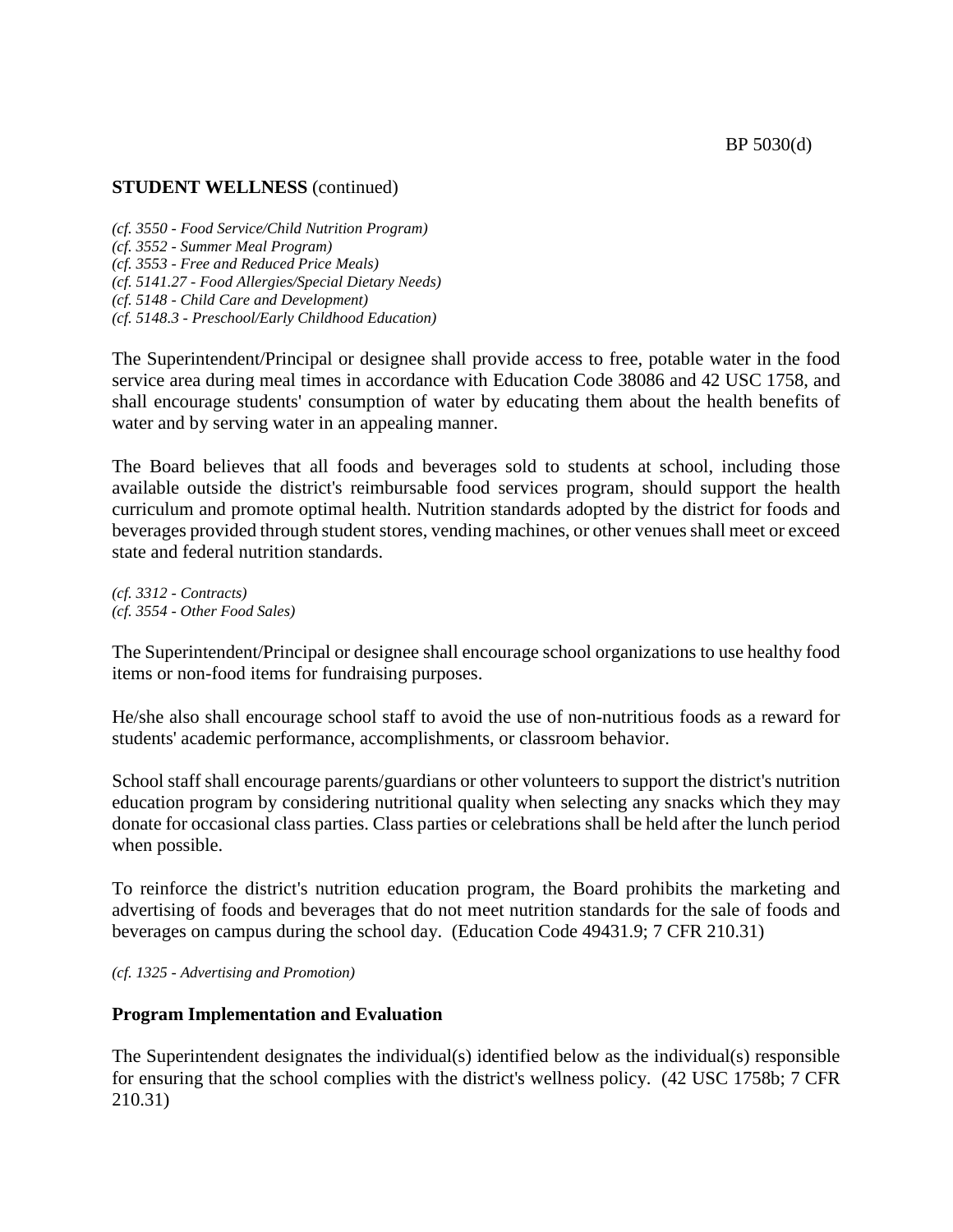Superintendent/Principal 707-768-3372

*(cf. 0500 - Accountability) (cf. 3555 - Nutrition Program Compliance)*

The Superintendent/Principal or designee shall assess the implementation and effectiveness of this policy at least once every three years. (42 USC 1758b; 7 CFR 210.31)

The assessment shall include the extent to which district schools are in compliance with this policy, the extent to which this policy compares to model wellness policies available from the U.S. Department of Agriculture, and a description of the progress made in attaining the goals of the wellness policy. (42 USC 1758b)

The Superintendent/Principal or designee shall invite feedback on district and school wellness activities from food service personnel, school administrators, the wellness council, parents/guardians, students, teachers, before- and after-school program staff, and/or other appropriate persons.

The Board and the Superintendent/Principal or designee shall establish indicators that will be used to measure the implementation and effectiveness of the district activities related to student wellness. Such indicators may include, but are not limited to:

- 1. Descriptions of the district's nutrition education, physical education, and health education curricula and the extent to which they align with state academic content standards and legal requirements
- 2. An analysis of the nutritional content of school meals and snacks served in all district programs, based on a sample of menus and production records
- 3. Student participation rates in all school meal and/or snack programs, including the number of students enrolled in the free and reduced-price meals program compared to the number of students eligible for that program
- 4. Extent to which foods and beverages sold on campus outside the food services program, such as through vending machines, student stores, or fundraisers, comply with nutrition standards
- 5. Extent to which other foods and beverages that are available on campus during the school day, such as foods and beverages for classroom parties, school celebrations, and rewards/incentives, comply with nutrition standards
- 6. Results of the state's physical fitness test at applicable grade levels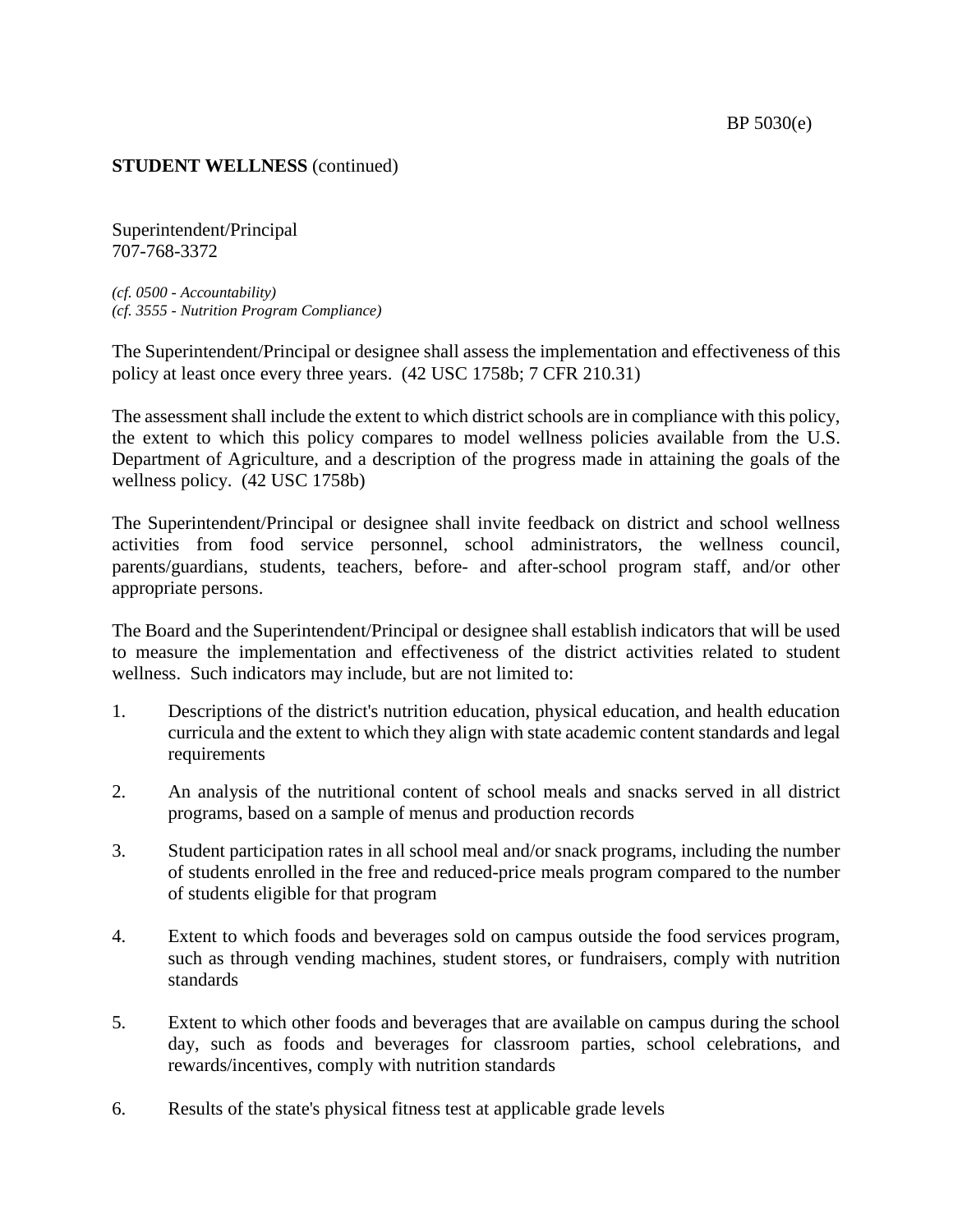- 7. Number of minutes of physical education offered at each grade span, and the estimated percentage of class time spent in moderate to vigorous physical activity
- 8. A description of district efforts to provide additional opportunities for physical activity outside of the physical education program
- 9. A description of other wellness activities offered, including the number of students participating, as appropriate

As feasible, the assessment report may include a comparison of results across multiple years, a comparison of district data with county, statewide, or national data, and/or a comparison of wellness data with other student outcomes such as academic indicators or student discipline rates.

In addition, the Superintendent/Principal or designee shall prepare and maintain the proper documentation and records needed for the administrative review of the district's wellness policy conducted by the California Department of Education (CDE) every three years.

The assessment results of both the district and state evaluations shall be submitted to the Board for the purposes of evaluating policy and practice, recognizing accomplishments, and making policy adjustments as needed to focus district resources and efforts on actions that are most likely to make a positive impact on student health and achievement.

## **Notifications**

The Superintendent/Principal or designee shall inform the public about the content and implementation of the district's wellness policy and shall make the policy, and any updates to the policy, available the public on an annual basis. He/she shall also inform the public of the district's progress towards meeting the goals of the wellness policy, including the availability of the triennial district assessment. (Education Code 49432; 42 USC 1758b; 7 CFR 210.31)

## *(cf. 5145.6 - Parental Notifications)*

The Superintendent/Principal or designee shall distribute this information through the most effective methods of communication, including district or school newsletters, handouts, parent/guardian meetings, district and school web sites, and other communications. Outreach to parents/guardians shall emphasize the relationship between student health and wellness and academic performance.

*(cf. 1100 - Communication with the Public) (cf. 1112 - Media Relations) (cf. 1113 - District and School Web Sites) (cf. 1114 - District-Sponsored Social Media) (cf. 6020 - Parent Involvement)*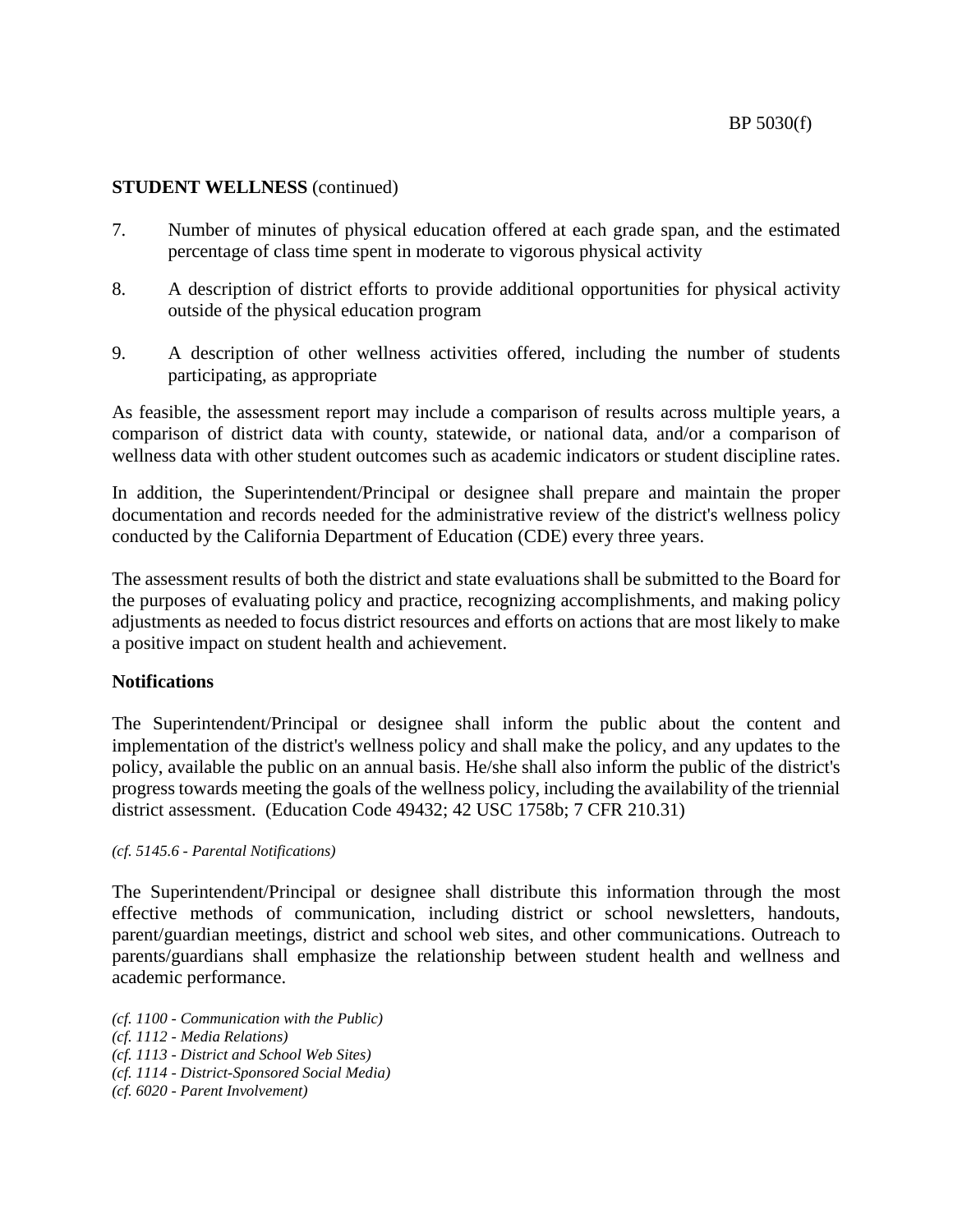The school may post a summary of nutrition and physical activity laws and regulations prepared by the CDE.

# **Records**

The Superintendent/Principal or designee shall retain records that document compliance with 7 CFR 210.31, including, but not limited to, the written student wellness policy, documentation of the triennial assessment of the wellness policy, and documentation demonstrating compliance with the community involvement requirements, including requirements to make the policy and assessment results available to the public. (7 CFR 210.31)

*Legal Reference: (see next page)*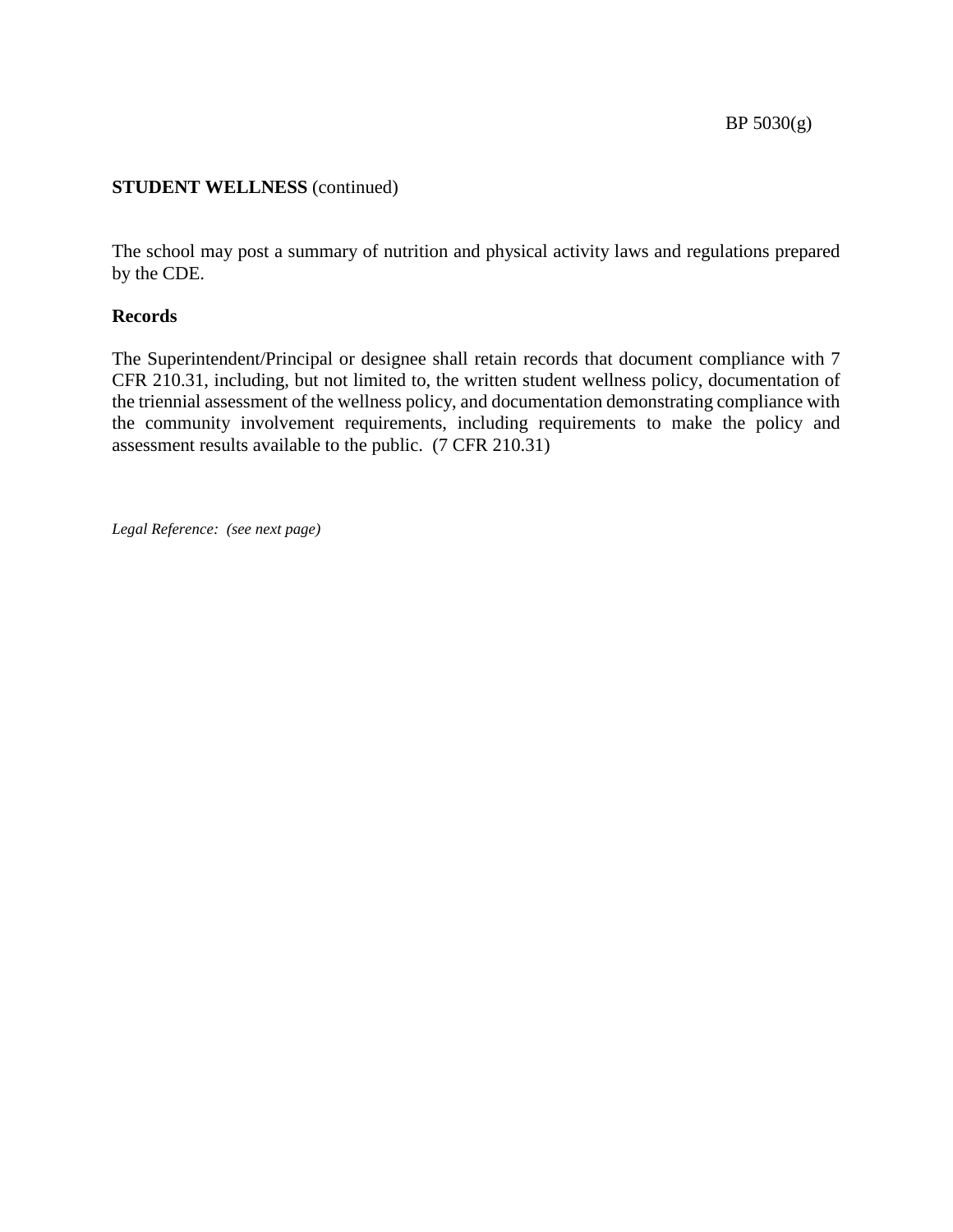#### BP 5030(h)

#### **STUDENT WELLNESS** (continued)

#### *Legal Reference:*

*EDUCATION CODE 33350-33354 CDE responsibilities re: physical education 38086 Free fresh drinking water 49430-49434 Pupil Nutrition, Health, and Achievement Act of 2001 49490-49494 School breakfast and lunch programs 49500-49505 School meals 49510-49520 Nutrition 49530-49536 Child Nutrition Act 49540-49546 Child care food program 49547-49548.3 Comprehensive nutrition services 49550-49562 Meals for needy students 49565-49565.8 California Fresh Start pilot program 49570 National School Lunch Act 51210 Course of study, grades 1-6 51210.1-51210.2 Physical education, grades 1-6 51210.4 Nutrition education 51220 Course of study, grades 7-12 51222 Physical education 51223 Physical education, elementary schools 51795-51798 School instructional gardens 51880-51921 Comprehensive health education CODE OF REGULATIONS, TITLE 5 15500-15501 Food sales by student organizations 15510 Mandatory meals for needy students 15530-15535 Nutrition education 15550-15565 School lunch and breakfast programs UNITED STATES CODE, TITLE 42 1751-1769j National School Lunch Program, especially: 1758b Local wellness policy 1771-1793 Child Nutrition Act, especially: 1773 School Breakfast Program 1779 Rules and regulations, Child Nutrition Act CODE OF FEDERAL REGULATIONS, TITLE 7 210.1-210.33 National School Lunch Program, especially: 210.31 Wellness policy 220.1-220.22 National School Breakfast Program COURT DECISIONS Frazer v. Dixon Unified School District, (1993) 18 Cal.App.4th 781*

#### *Management Resources:*

*CSBA PUBLICATIONS*

*Integrating Physical Activity into the School Day, Governance Brief, April 2016 Increasing Access to Drinking Water in Schools, Policy Brief, April 2013 Monitoring for Success: A Guide for Assessing and Strengthening Student Wellness Policies, rev. 2012 Nutrition Standards for Schools: Implications for Student Wellness, Policy Brief, rev. April 2012 Student Wellness: A Healthy Food and Physical Activity Policy Resource Guide, rev. 2012 Physical Activity and Physical Education in California Schools, Research Brief, April 2010 Building Healthy Communities: A School Leader's Guide to Collaboration and Community Engagement, 2009*

*Management Resources continued: (see next page)*